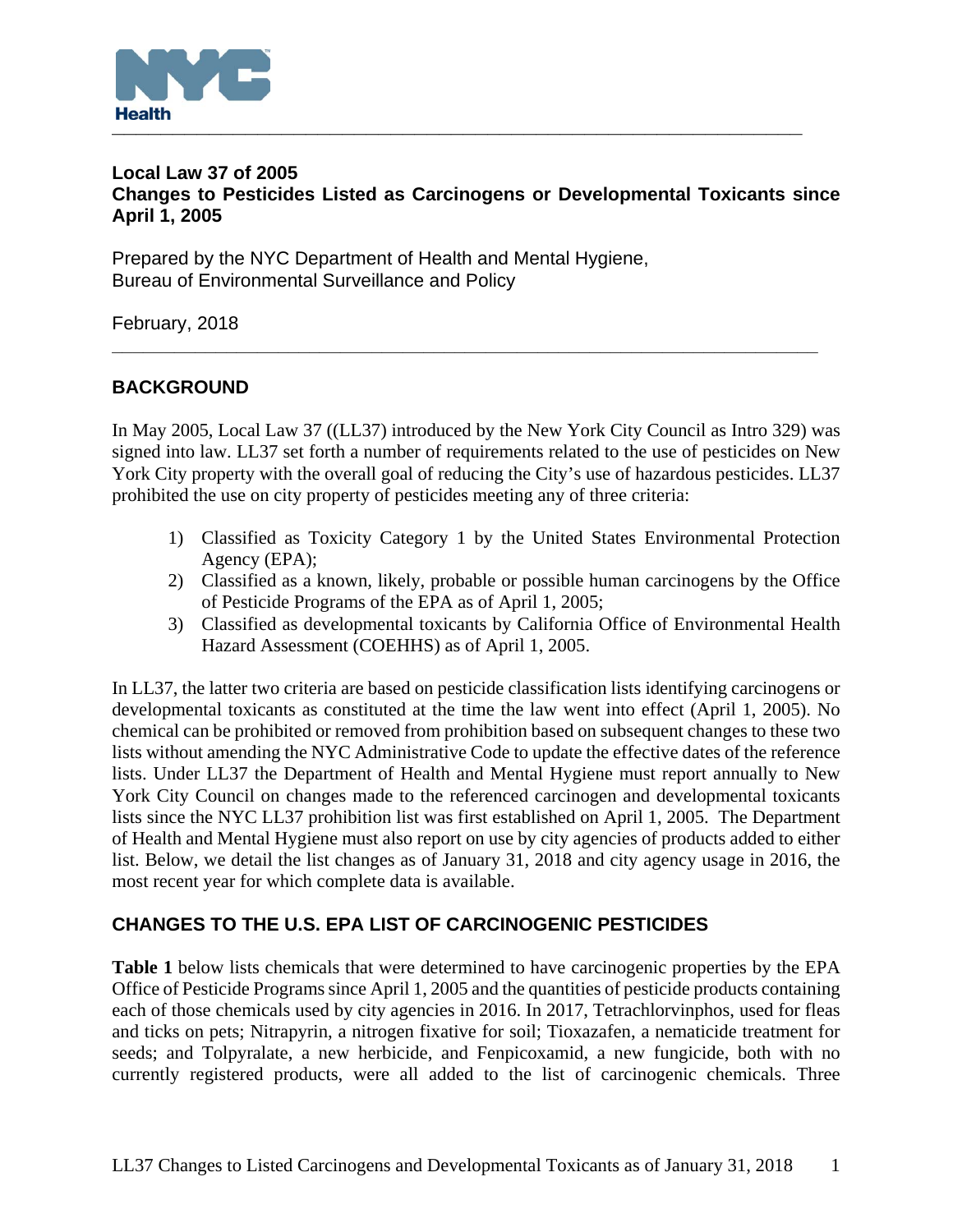chemicals, Penoxsulam, Flonicamid, and Metaldehyde, were used by agencies in 2016. Penoxsulam use had not been reported in prior years.

**Table 2** lists the chemicals that were removed from the EPA carcinogen list since April 1, 2005 because they are no longer classified as having carcinogenic properties by the EPA Office of Pesticides. Pyrethrins, the botanical extracts of the chrysanthemum flower, are a very common active ingredient in various insecticide formulations and were removed from the list in 2008. Many other products containing these ingredients have been out of use in recent years.

|                                |                                                                                                                     |                    | Number of EPA-<br>registered<br>products<br>containing | <b>Total quantity</b><br>used by NYC<br>agencies in 2016 |
|--------------------------------|---------------------------------------------------------------------------------------------------------------------|--------------------|--------------------------------------------------------|----------------------------------------------------------|
| <b>Chemical name</b>           | <b>EPA cancer classification</b>                                                                                    | <b>Report Date</b> | chemical                                               |                                                          |
| Penoxsulam                     | Suggestive<br>Evidence<br>of<br>Carcinogenicity,<br>but Not<br>Sufficient to Assess Human<br>Carcinogenic Potential | 3/24/2004          | 57                                                     | 320 pounds                                               |
| Tetrachlorvinphos<br>(Gardona) | Group C--Possible Human<br>Carcinogen                                                                               | 12/21/2016         | 43                                                     | None                                                     |
| Metaldehyde                    | Suggestive<br>Evidence<br>of<br>Carcinogenic Potential                                                              | 6/23/2005          | 24                                                     | 0.5 pounds                                               |
| Sedaxane                       | Likely To Be Carcinogenic<br>To Humans                                                                              | 5/18/2011          | $\overline{19}$                                        | <b>None</b>                                              |
| S-Dimethenamid                 | Group C--Possible Human<br>Carcinogen                                                                               | 8/27/2008          | $\overline{13}$                                        | None                                                     |
| Penflufen                      | Suggestive<br>Evidence<br>$\overline{of}$<br>Carcinogenic Potential                                                 | 3/30/2011          | 10                                                     | <b>None</b>                                              |
| Flonicamid                     | Likely to be Carcinogenic to<br><b>Humans</b>                                                                       | 2/24/2005          | $\overline{8}$                                         | 1.0 pounds                                               |
| Nitrapyrin                     | Evidence<br>Suggestive<br>Of<br>Carcinogenic Potential                                                              | 9/22/2016          | $\overline{8}$                                         | <b>None</b>                                              |
| Penthiopyrad                   | Suggestive<br>$\overline{of}$<br>Evidence<br>Carcinogenic Potential                                                 | 10/18/2011         | $\overline{8}$                                         | None                                                     |
| Pyrasulfotole                  | Likely to be Carcinogenic to<br>Humans                                                                              | 5/17/2007          | 6                                                      | None                                                     |
| Ethaboxam                      | Evidence<br>Suggestive<br>of<br>Carcinogenic Potential                                                              | 3/23/2006          | 5                                                      | <b>None</b>                                              |
| Fluensulfone                   | $\overline{Of}$<br>Suggestive Evidence<br>Carcinogenic Potential                                                    | 5/7/2014           | 5                                                      | None                                                     |
| Orthosulfamuron                | Of<br>Suggestive Evidence<br>Carcinogenic Potential                                                                 | 10/26/2006         | $\overline{5}$                                         | <b>None</b>                                              |
| Dichloran                      | Suggestive<br>Evidence<br>Of<br>Carcinogenic Potential                                                              | 5/11/2006          | 4                                                      | None                                                     |
| Tembotrione                    | $\overline{of}$<br>Suggestive<br>Evidence<br>Carcinogenic Potential                                                 | 5/22/2007          | $\overline{4}$                                         | None                                                     |
| Cyflumetofen                   | $\overline{Of}$<br>Suggestive Evidence<br>Carcinogenic Potential                                                    | 12/30/2013         | $\overline{3}$                                         | <b>None</b>                                              |
| Spirodiclofen                  | Likely to be Carcinogenic to<br><b>Humans</b>                                                                       | 6/10/2004          | $\overline{2}$                                         | None                                                     |
| Metrafenone                    | Suggestive<br>Evidence<br>of<br>Carcinogenic Potential                                                              | 7/6/2006           | $\overline{2}$                                         | None                                                     |
| Furfural                       | Likely To Be Carcinogenic<br>To Humans                                                                              | 2/6/2014           | $\overline{2}$                                         | None                                                     |

#### **Table 1: Chemicals added to U.S. EPA list of carcinogenic pesticides**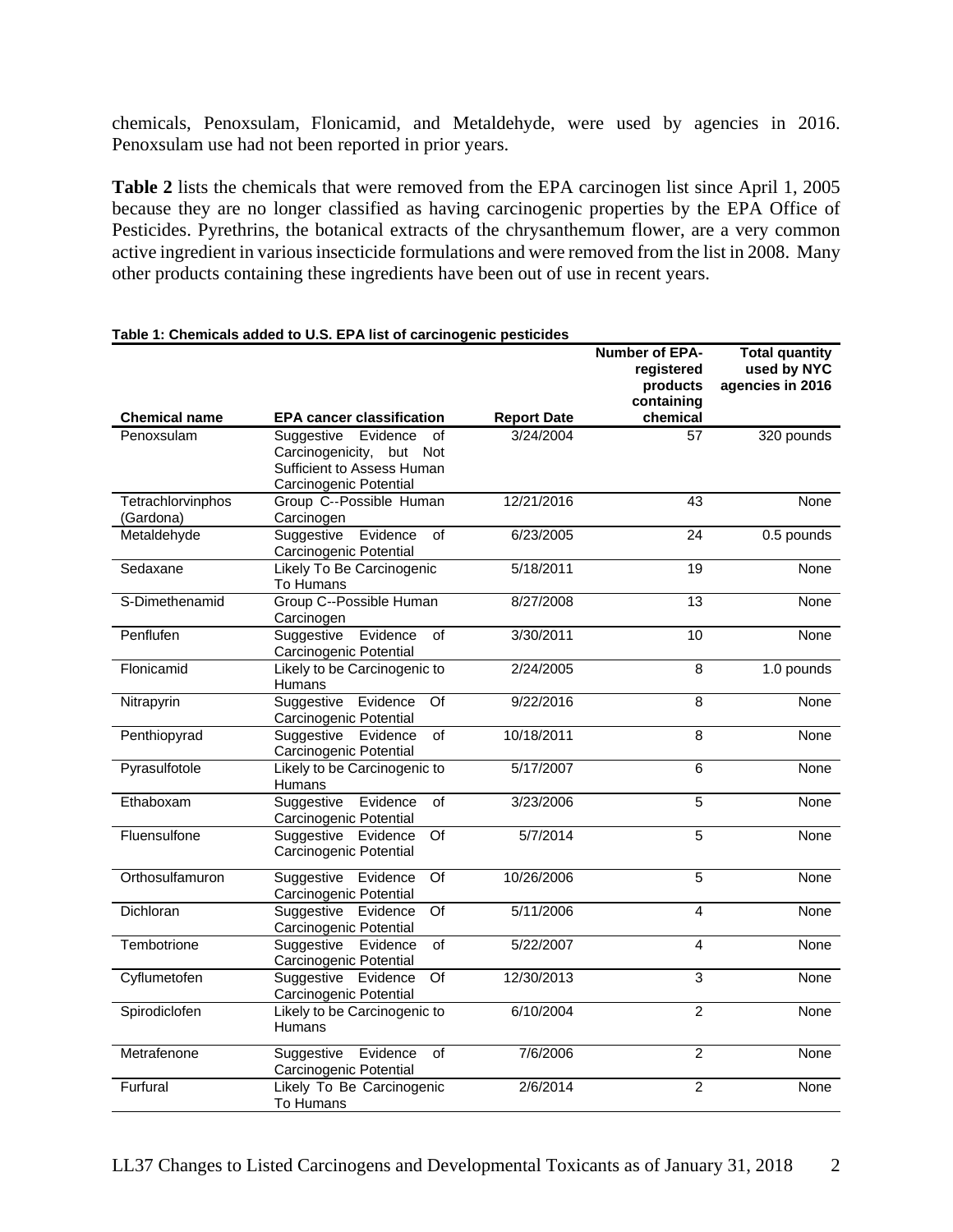|                                   |                                                                                                                                     |                    | Number of EPA-<br>registered<br>products<br>containing | <b>Total quantity</b><br>used by NYC<br>agencies in 2016 |
|-----------------------------------|-------------------------------------------------------------------------------------------------------------------------------------|--------------------|--------------------------------------------------------|----------------------------------------------------------|
| <b>Chemical name</b>              | <b>EPA cancer classification</b>                                                                                                    | <b>Report Date</b> | chemical                                               |                                                          |
| Tioxazafen                        | Likely to Be Carcinogenic to<br><b>Humans</b>                                                                                       | 9/20/2016          | $\mathcal{P}$                                          | <b>None</b>                                              |
| Sodium<br>bichromate<br>dihydrate | Likely To Be Carcinogenic<br>To Humans                                                                                              | 7/1/2009           | 1                                                      | None                                                     |
| Resmethrin                        | Likely to be Carcinogenic<br>to Humans                                                                                              | 5/25/2005          | 0                                                      | <b>None</b>                                              |
| Thiacloprid                       | Likely to be Carcinogenic to<br><b>Humans</b>                                                                                       | 10/31/2012         | 0                                                      | None                                                     |
| Pirimicarb                        | Evidence<br>$\overline{of}$<br>Suggestive<br>Carcinogenicity,<br>but<br>not<br>sufficient to assess human<br>carcinogenic potential | 7/13/2005          | 0                                                      | <b>None</b>                                              |
| Dithianon                         | of<br>Suggestive Evidence<br>Carcinogenic Potential                                                                                 | $\sqrt{2}/23/2006$ | 0                                                      | None                                                     |
| Benthiavalicarb-<br>isopropyl     | Likely to be Carcinogenic to<br>Humans                                                                                              | 10/18/2005         | 0                                                      | None                                                     |
| Cumyluron                         | Suggestive<br>Evidence<br>of<br>Carcinogenic Potential                                                                              | 6/11/2008          | 0                                                      | <b>None</b>                                              |
| Mepanipyrim                       | Likely to be Carcinogenic to<br>Humans                                                                                              | 4/20/2004          | $\mathsf 0$                                            | <b>None</b>                                              |
| Fenpropidin                       | Evidence<br>Suggestive<br>of<br>Carcinogenic Potential                                                                              | 6/9/2009           | 0                                                      | None                                                     |
| Sodium dichromate                 | Likely to be Carcinogenic to<br>Humans                                                                                              | 7/1/2009           | $\mathsf 0$                                            | None                                                     |
| Hexavalent<br>Chromium (CrVI)     | Likely to be Carcinogenic to<br>Humans                                                                                              | 7/1/2009           | $\mathsf 0$                                            | None                                                     |
| Cyflufenamid                      | Likely to be Carcinogenic to<br>Humans                                                                                              | 6/22/2010          | 0                                                      | None                                                     |
| Ethiprole                         | Suggestive<br>Evidence<br>of<br>Carcinogenic Potential                                                                              | 10/28/2010         | $\mathsf 0$                                            | None                                                     |
| Isopyrazam                        | Likely To Be Carcinogenic<br>To Humans                                                                                              | 2/2/2011           | 0                                                      | None                                                     |
| Pyrazachlor                       | Likely To Be Carcinogenic<br>To Humans                                                                                              | 9/20/2011          | $\mathbf 0$                                            | None                                                     |
| Tolpyralate                       | Evidence<br>$\overline{Of}$<br>Suggestive<br>Carcinogenic Potential.                                                                | 1/18/2017          | $\mathsf{O}\xspace$                                    | <b>None</b>                                              |
| Fenpicoxamid<br>(XDE-<br>777)     | Suggestive<br>Evidence<br>Of<br>Carcinogenic Potential                                                                              | 8/24/2017          | 0                                                      | None                                                     |

(Sources: *Chemicals Evaluated for Carcinogenic Potential*, Office of Pesticide Programs, U.S. EPA, 2017; EPA Pesticide Product Information System; NYC LL37 Agency Reporting Data)

### **Table 2: Chemicals removed from the U.S. EPA list of carcinogenic pesticides**

| <b>Chemical name</b> | <b>EPA cancer classification</b>                                                            | <b>Report Date</b> | <b>Number of EPA-</b><br>registered products<br>that contain this<br>chemical |
|----------------------|---------------------------------------------------------------------------------------------|--------------------|-------------------------------------------------------------------------------|
|                      | Not Likely To Be Carcinogenic To Humans at<br>doses that do not cause mitogenic repsonse in | 2/14/2008          | 558                                                                           |
| Pyrethrins           | the liver cell proliferation                                                                |                    |                                                                               |
|                      | Not Likely To Be Carcinogenic To Humans at                                                  | 6/13/2005          | 83                                                                            |
|                      | doses that do not cause a mitogenic response                                                |                    |                                                                               |
| Thiamethoxam         | in the liver                                                                                |                    |                                                                               |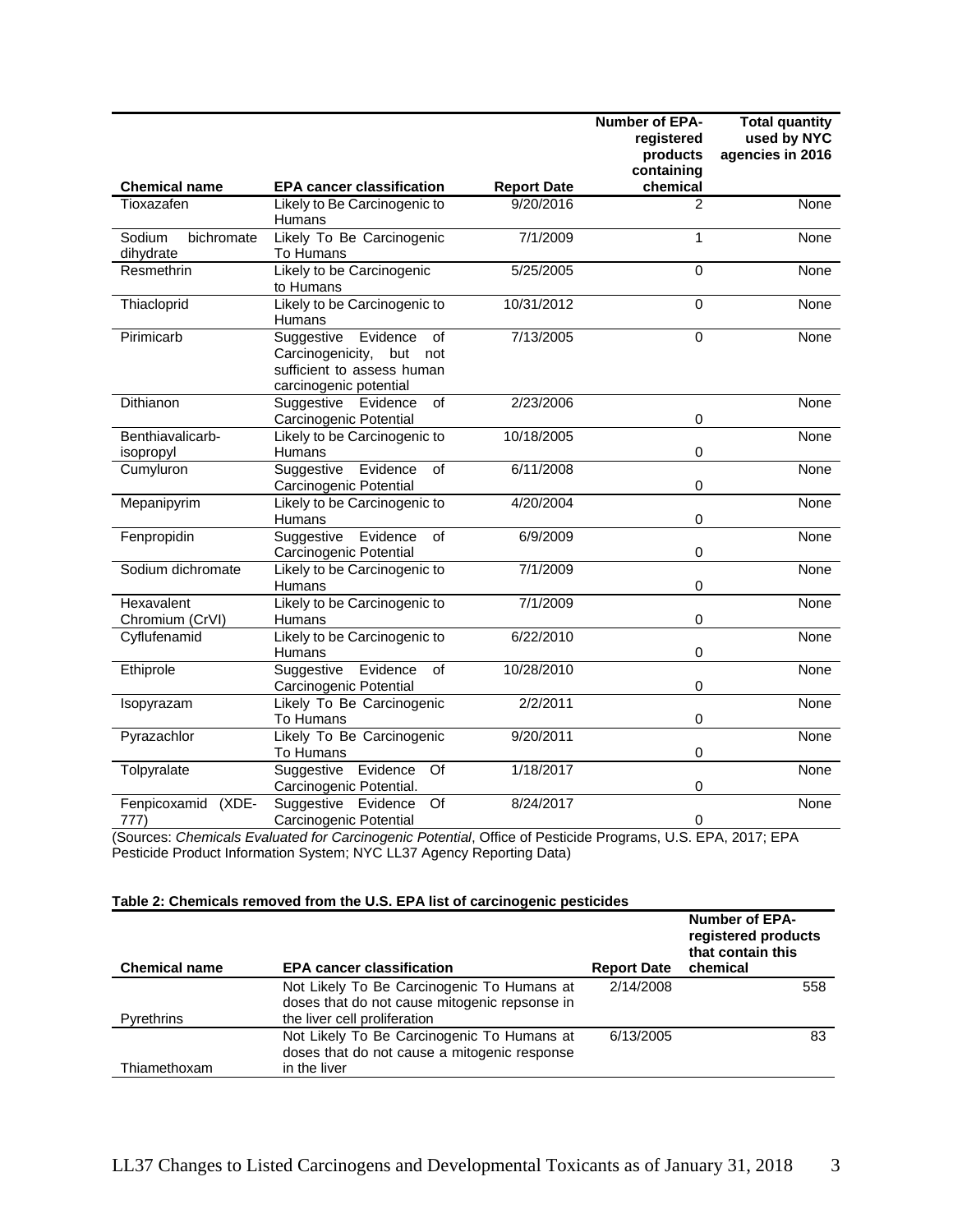| <b>Chemical name</b>               | <b>EPA cancer classification</b>                                                             | <b>Report Date</b> | <b>Number of EPA-</b><br>registered products<br>that contain this<br>chemical |
|------------------------------------|----------------------------------------------------------------------------------------------|--------------------|-------------------------------------------------------------------------------|
| Ortho-phenylphenol                 | Multiple Descriptors: Not Likely<br>Be<br>To                                                 | 10/12/2005         | 72                                                                            |
|                                    | Carcinogenic To Humans At Doses That Do<br>Not Alter Rat Thyroid Hormone Homeostasis         |                    |                                                                               |
| Ethofenprox                        | Not Likely To Be Carcinogenic To Humans                                                      | 2/8/2006           | 60                                                                            |
| Fomesafen                          | Not Likely To Be Carcinogenic To Humans                                                      | 11/3/2005          | 51                                                                            |
| Simazine                           | Not Likely to be Carcinogenic to Humans                                                      | 4/14/2005          | 24                                                                            |
| Para-dichlorobenzene               | Not Likely To Be Carcinogenic To Humans                                                      | 6/5/2007           | 20                                                                            |
| Ortho-phenylphenol,<br>sodium salt | Not Likely To Be Carcinogenic To Humans                                                      | 10/12/2005         | 16                                                                            |
|                                    | Not likely to be carcinogenic to humans at<br>doses that do not cause an irritation response | 10/13/2010         |                                                                               |
| Folpet                             | in the mucosal epithelium                                                                    |                    | 11                                                                            |
| Cyproconazole                      | Not Likely To Be Carcinogenic To Humans                                                      | 12/4/2007          | $\overline{7}$                                                                |
| Sulfosulfuron                      | Not Likely to be Carcinogenic to Humans                                                      | 12/16/2008         | 5                                                                             |
| Acrolein                           | Not Likely To Be Carcinogenic To Humans                                                      | 3/25/2008          | 4                                                                             |
| Propazine                          | Not Likely To Be Carcinogenic To Humans                                                      | 12/8/2005          | 2                                                                             |
| Methyl isothiocyanate              | There are insufficient data to characterize the<br>cancer risk of MITC                       | 4/30/2009          | 0                                                                             |

(Sources: *Chemicals Evaluated for Carcinogenic Potential*, Office of Pesticide Programs, U.S. EPA, 2017; EPA Pesticide Product Information System; NYC LL37 Agency Reporting Data)

## **CHANGES TO THE CALIFORNIA DEVELOPMENTAL TOXICANT LIST**

Eight pesticides have been added to the developmental toxicants list from the California Office of Environmental Health Hazard Assessment since April 1, 2005. Two of those chemicals were already classified by EPA as carcinogens and thus are already prohibited under LL37. Those chemicals are Carbaryl and Molinate. In 2017 the organophosphate insecticide Chlorpyrifos was added due to developmental toxicity. City agencies used 41.4 gallons in 2016 exclusively on golf courses, which are exempt from prohibitions. Only five other chemicals have been added as developmental toxicants since 2005: Nitrobenzene and Avermectin in 2010 and the three triazine herbicides, mainly used in agriculture, in 2016. Nitrobenzene is not contained in any currently registered products, and Avermectin is a component of numerous containerized insecticide baits but is exempt from prohibition under LL37 in containerized form. This chemical was used by agencies prior to being placed on this list and its continued use in containerized baits is allowed under the exemption provisions of Local Law 37. From 2015 to 2016 its use decreased by 13%. Table 3 below summarizes the number of registered products and quantities of pesticide products containing each chemical used by city agencies in 2016.

#### **Table 3: Chemicals added to California Office of Environmental Health Hazard Assessment Developmental or Reproductive Toxicants List**

| <b>Chemical name</b> | <b>California Proposition 65</b><br>toxicity classification | <b>Date</b><br>Listed | <b>Number of EPA-</b><br>registered products<br>that contain this<br>chemical |     | Total<br>quantity<br>used by NYC<br>agencies in<br>2016 |
|----------------------|-------------------------------------------------------------|-----------------------|-------------------------------------------------------------------------------|-----|---------------------------------------------------------|
| Atrazine             | Female reproductive toxicant                                | 7/15/2016             |                                                                               | 161 | None                                                    |